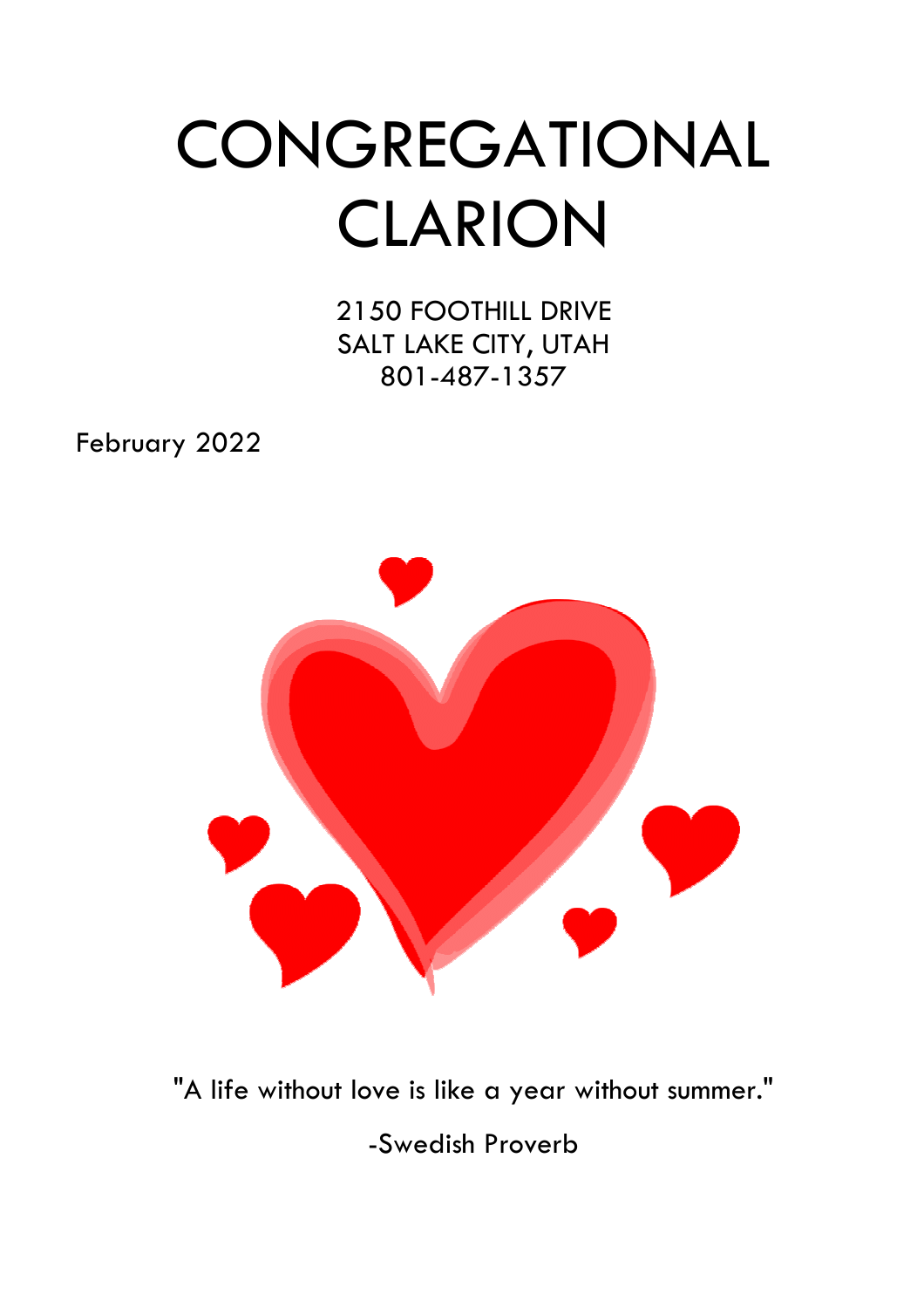| <b>First Congregational Church</b>                                      |                                                    |  |  |  |  |  |
|-------------------------------------------------------------------------|----------------------------------------------------|--|--|--|--|--|
| 2150 S. Foothill Drive                                                  |                                                    |  |  |  |  |  |
|                                                                         | Salt Lake City, Utah 84109                         |  |  |  |  |  |
|                                                                         | Phone: (801) 487-1357                              |  |  |  |  |  |
|                                                                         | Email: firstcongo@gwestoffice.net                  |  |  |  |  |  |
| Website: www.firstcongregationalslc.org                                 |                                                    |  |  |  |  |  |
| <b>Office Hours:</b>                                                    |                                                    |  |  |  |  |  |
| Tuesday — Thursday: 8:30am — 3:00pm                                     |                                                    |  |  |  |  |  |
| Friday: 8:00am — Noon                                                   |                                                    |  |  |  |  |  |
| <u> Sunday Worship Services:</u>                                        |                                                    |  |  |  |  |  |
|                                                                         | Traditional Worship at 10:30am Live Streaming      |  |  |  |  |  |
|                                                                         | Worship LIVE STREAMING - Facebook SUNDAYS @10:30AM |  |  |  |  |  |
| <b>Interim Minister:</b><br><b>Rev. Janie Gebhardt</b>                  |                                                    |  |  |  |  |  |
| <b>Moderator:</b>                                                       | <b>Mike McIntire</b>                               |  |  |  |  |  |
| 1 <sup>st</sup> Assoc. Moderator:                                       |                                                    |  |  |  |  |  |
| 2nd Assoc. Moderator:<br><b>Bill Brown</b>                              |                                                    |  |  |  |  |  |
| <b>Treasurer:</b><br>Paul Kelley                                        |                                                    |  |  |  |  |  |
| <b>Financial Secretary:</b>                                             | <b>Mike McIntire</b>                               |  |  |  |  |  |
| <b>Church Clerk:</b>                                                    | Ken Rockwell                                       |  |  |  |  |  |
| <b>Board of Trustees:</b>                                               | <b>Scott Hansen</b>                                |  |  |  |  |  |
| <b>Board of Deacons:</b><br><b>Diane Forster-Burke</b>                  |                                                    |  |  |  |  |  |
| <b>Outreach Board:</b><br>Cissy Wolff                                   |                                                    |  |  |  |  |  |
| <b>Christian Education:</b>                                             |                                                    |  |  |  |  |  |
| <b>Membership Board:</b>                                                |                                                    |  |  |  |  |  |
| <b>Parish Nurses:</b><br>Diane Forster-Burke, Marge Kimes, Lynne Calame |                                                    |  |  |  |  |  |
| <b>Camp Fellowship:</b>                                                 | <b>Christine Madsen and Shaun McIntire</b>         |  |  |  |  |  |
|                                                                         | <b>Garden of Grace:</b><br>Scott & Jeanne Hansen   |  |  |  |  |  |
| <b>Choir Director:</b><br>Devon Bettolo                                 |                                                    |  |  |  |  |  |
| <b>Teresa Clawson</b><br>Organist:                                      |                                                    |  |  |  |  |  |
| <b>Church Secretary:</b><br>Kristi Hanson                               |                                                    |  |  |  |  |  |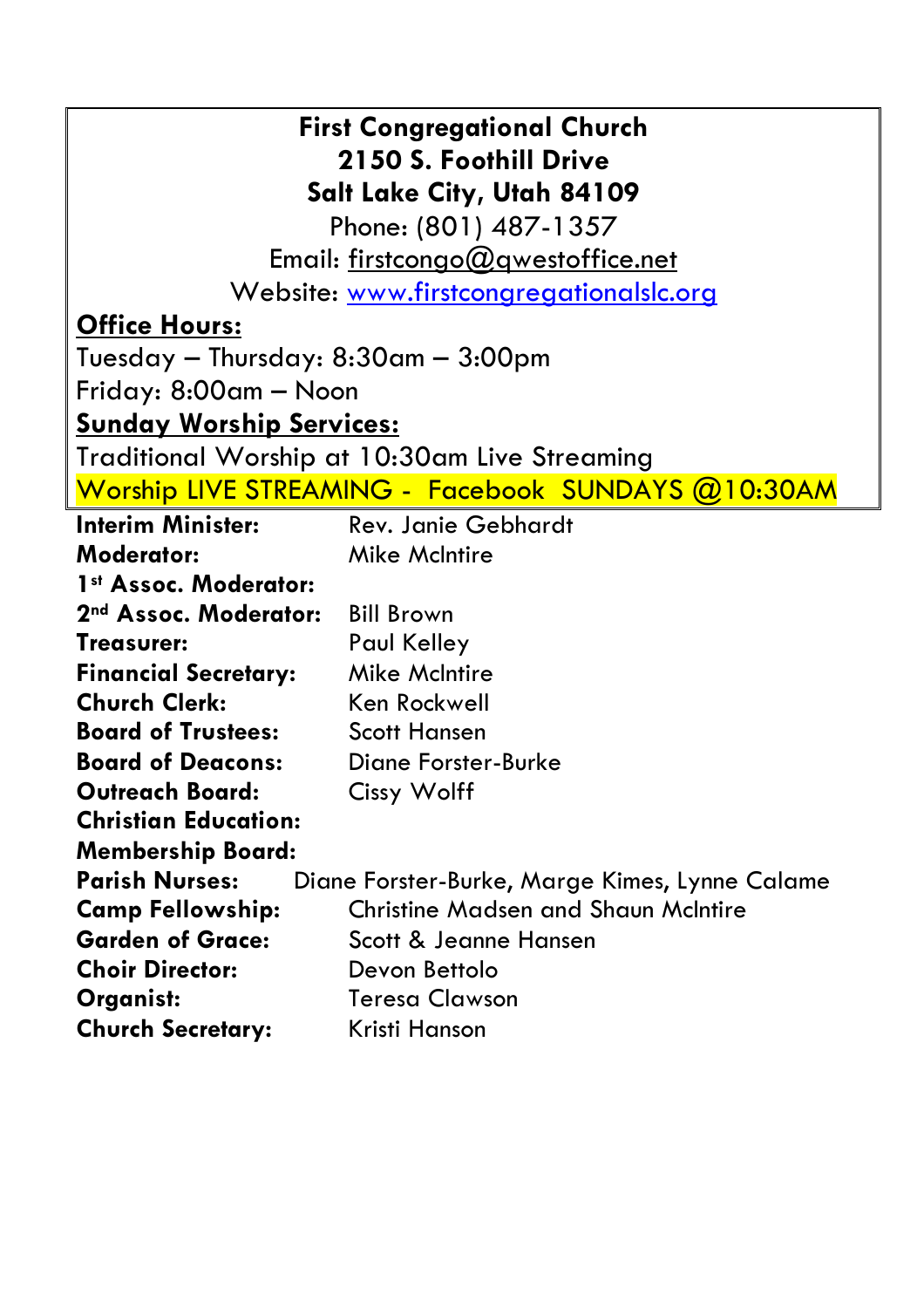#### *Janie's Jottings ~*

 How will things be different? Larry and I faced that question recently as we had some very large tress removed from our property. I know their removal made our neighbor very happy, but perhaps the thing I notice most is how much more light is available to some other trees. This may not be the best analogy, but I believe some of the changes happening here at FCC are like that 'more light'. I expect that 'more light' in my yard will allow some things to thrive just as I believe that possible for the church. There will be some challenges – true – but there will be new opportunities too.

 How might a new space influence your worship? What opportunities are presented by more open space and easier access – no steps or raised platforms? Could you try dance, drama or different styles of music? What I'm sure of is your connection to God and one another can continue and perhaps be enhanced in this new space. Tap into your creativity – God's gift to you!

 Looking ahead, the season of Lent begins with Ash Wednesday which is on March 2nd this year. I'm sure the Deacons will announce plans for that soon, but one part of Lent will be an exploration of *Prayer*. Not knowing how our pandemic protocols will be then, I'll suggest we need to meet online for that. Please let me know if you are interested and as soon as we have more details (like dates and times) I'll be sure to share that information.

 As I announced in worship, I plan to continue among you through Easter Sunday. Blessings to each of you as we share this journey.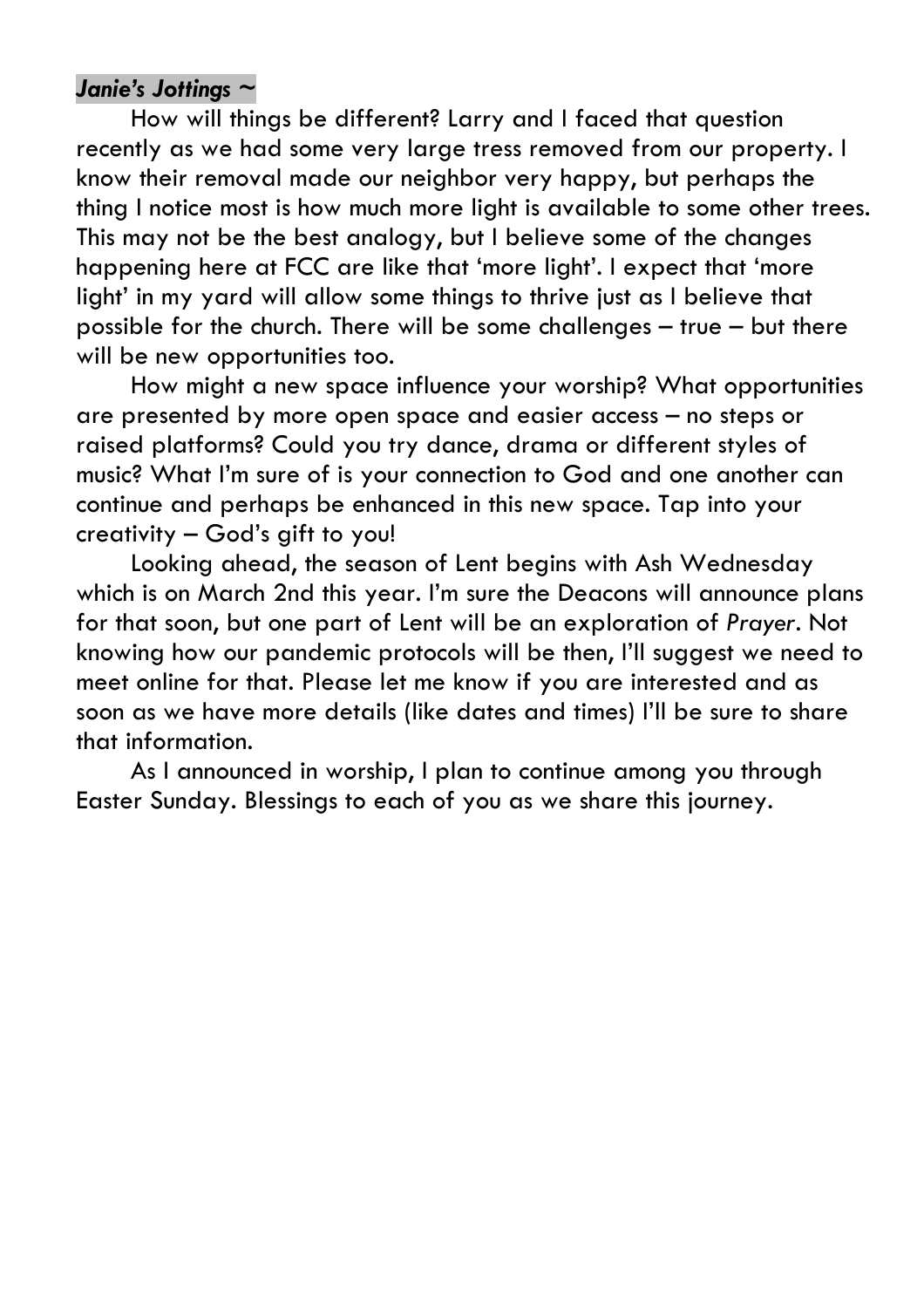## **CLARION DEADLINE**



 March Clarion Deadline will be Feb. 16th. You can email your articles or leave them in the church office. firstcongo@gwestoffice.net

## **CALENDAR AND HEATING SCHEDULE**



 The Calendars in this issue give information about church activities as well as building use by community groups. While any building use should be coordinated through the office, this

should help you make appropriate plans if you need to use the church. If you plan to have a meeting at the church, you will need to let the office know in advance so that the heat can be scheduled.

#### **Deacon's Report**

 We enjoyed participating in the Anniversary Zoom call, and now have begun discussions with Rev. Janie about what to do for Lent. The scripture cycle that we are in now, for the next few months, is Luke. We are grateful for her continuing work with us.

 During this time of increasing cases of Omicron virus, we ask that you all wear an N 95 or KN95 mask and practice social distancing so that we can continue to gather to worship God. Please stay safe.

#### **MEN'S BREAKFAST – Wednesday, Feb. 2**

The men of our church community are invited to a group breakfast this coming Wednesday morning. This month, we will be meeting at 7am at the IHOP at 4550 S. Highland Drive in Holladay. Please join us for some banter, discussion, and good fellowship.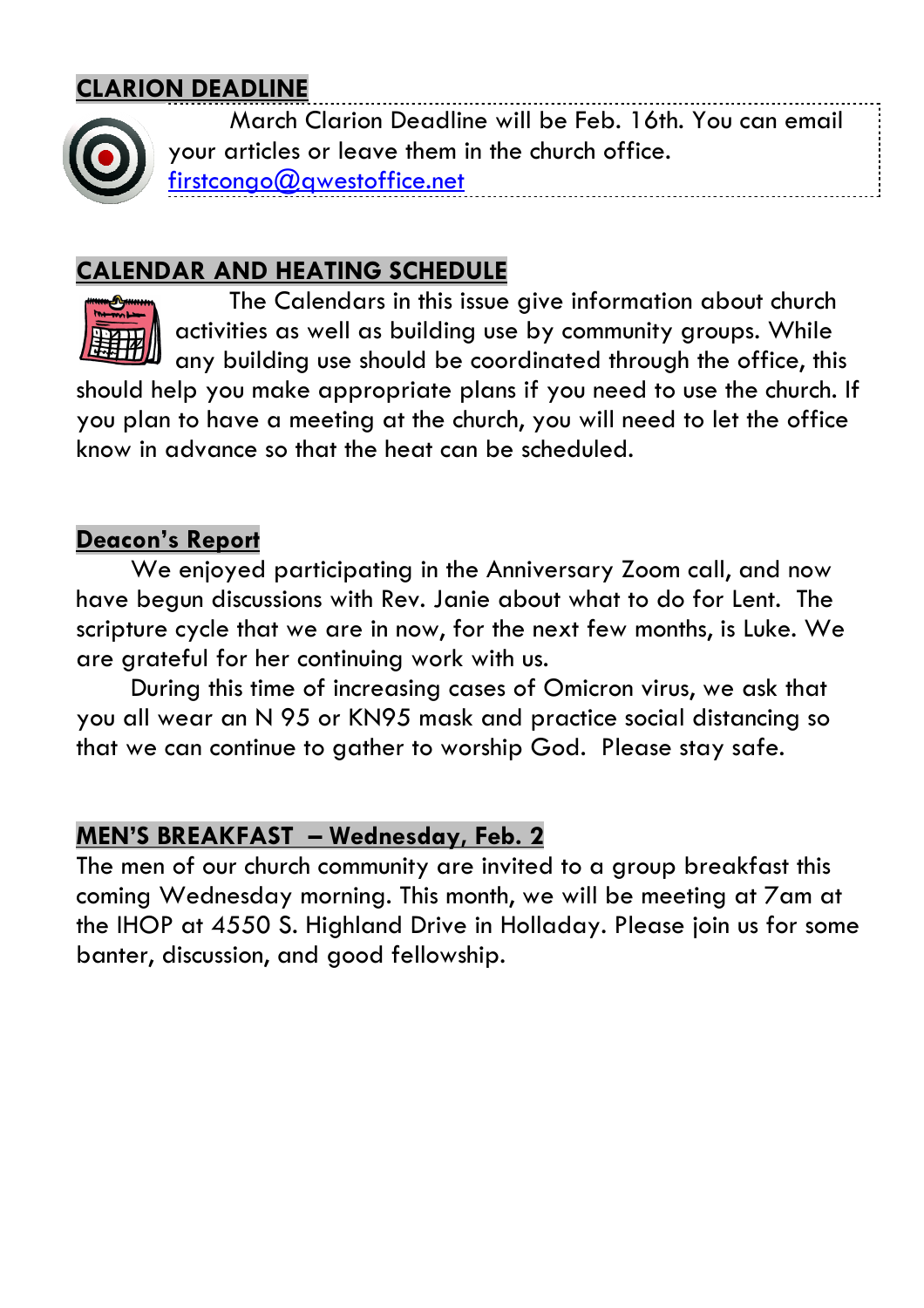#### **Outreach**

Thank you so much for your generosity! Your Outreach contributions supported the following organizations:

October: Doctors Without Borders - \$855 November: Utah Food Bank - \$955 December: Salvation Army - \$765 Christmas Eve: Ministerial Assistance Fund - \$198.45



#### **February Outreach**

Crossroads Urban Center is a nonprofit, grassroots organization that assists and organizes Utahns with low incomes, those with disabilities, and people of color to meet basic survival needs and to address essential issues affecting quality of life. It was established in 1966 as a multi-faith community based project.

Crossroads Urban Center runs one of Utah's busiest emergency food pantries and a thrift store. They connect low-income people with other service agencies and facilitate holiday food programs.

Crossroads Urban Center also supports political advocacy groups that bring together community members interested in working towards a system that aligns with the needs of the people. The groups include the Coalition of Religious Communities (CORC), Community Housing Advocacy Project (CHAP), and Powerful Moms Who Care (PMWC). These advocacy groups work with political leaders to make policies that are inclusive and support people in their fight to escape poverty.

Please give generously to support this important multi-faith organization. Please clearly indicate that you would like your contribution to go to Outreach when you make a donation.

To find out more about Crossroads Urban Center please explore their website at: crossroadsurbancenter.org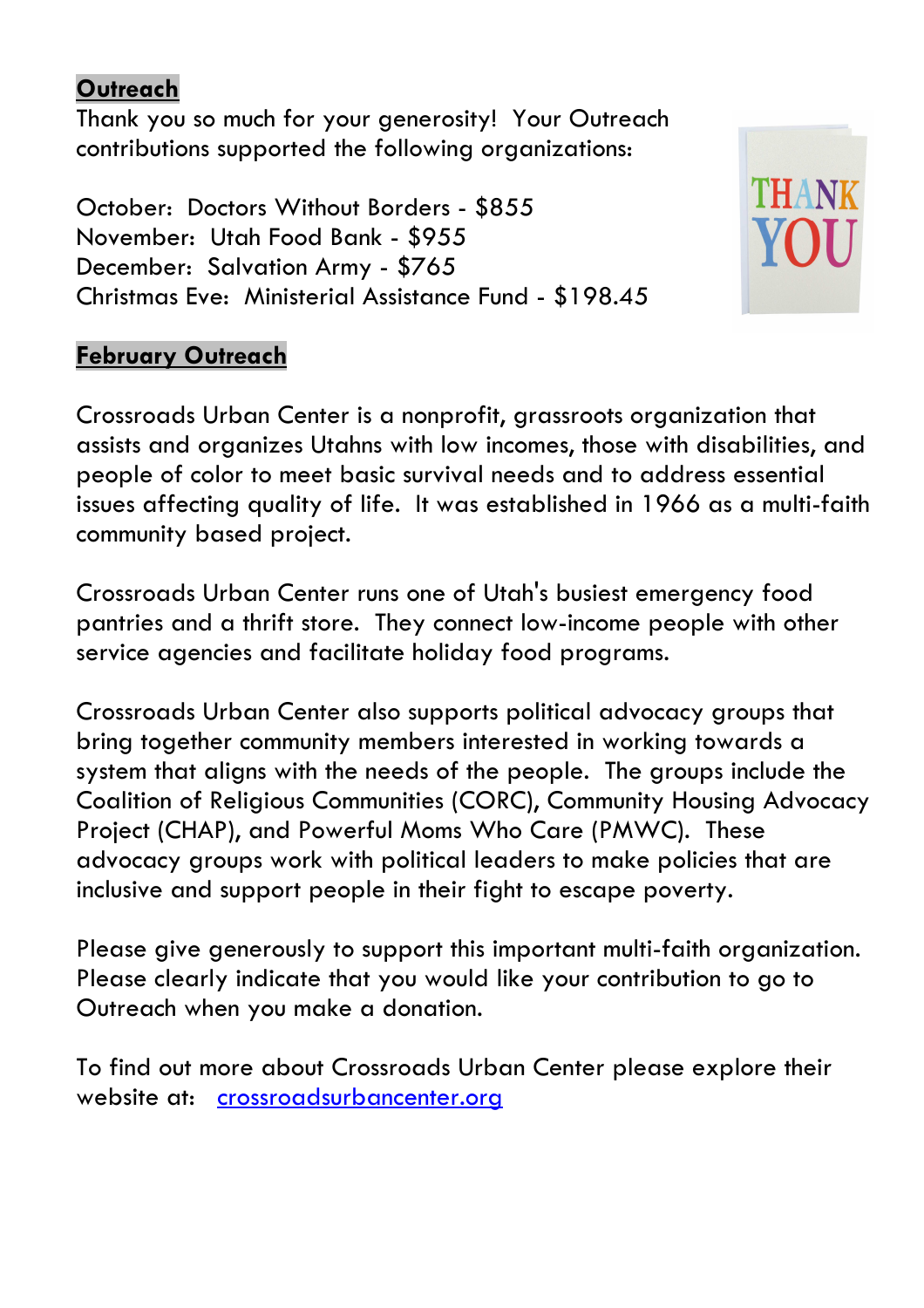

Parish Nurse Parish Nurse Health Tip

# I know we are all tired of this, But we want to save your lives. Is It a Cold, the Flu, or COVID-19? *While symptoms of all three infections overlap, there are crucial differences.*

# And New Mask Updates! Yea!



# *Top Cold Symptoms*

 We've all had colds, so we tend to know what the symptoms are and they are typically less severe than those of COVID-19 or the flu.

- A runny nose
- **Congestion**
- Mild cough
- Sore throat
- **Malaise**
- Body aches
- $H$ eadache

## *Top Flu Symptoms*

 Flu symptoms are apt to come on very abruptly, versus symptoms of COVID-19 or a cold. These symptoms can include: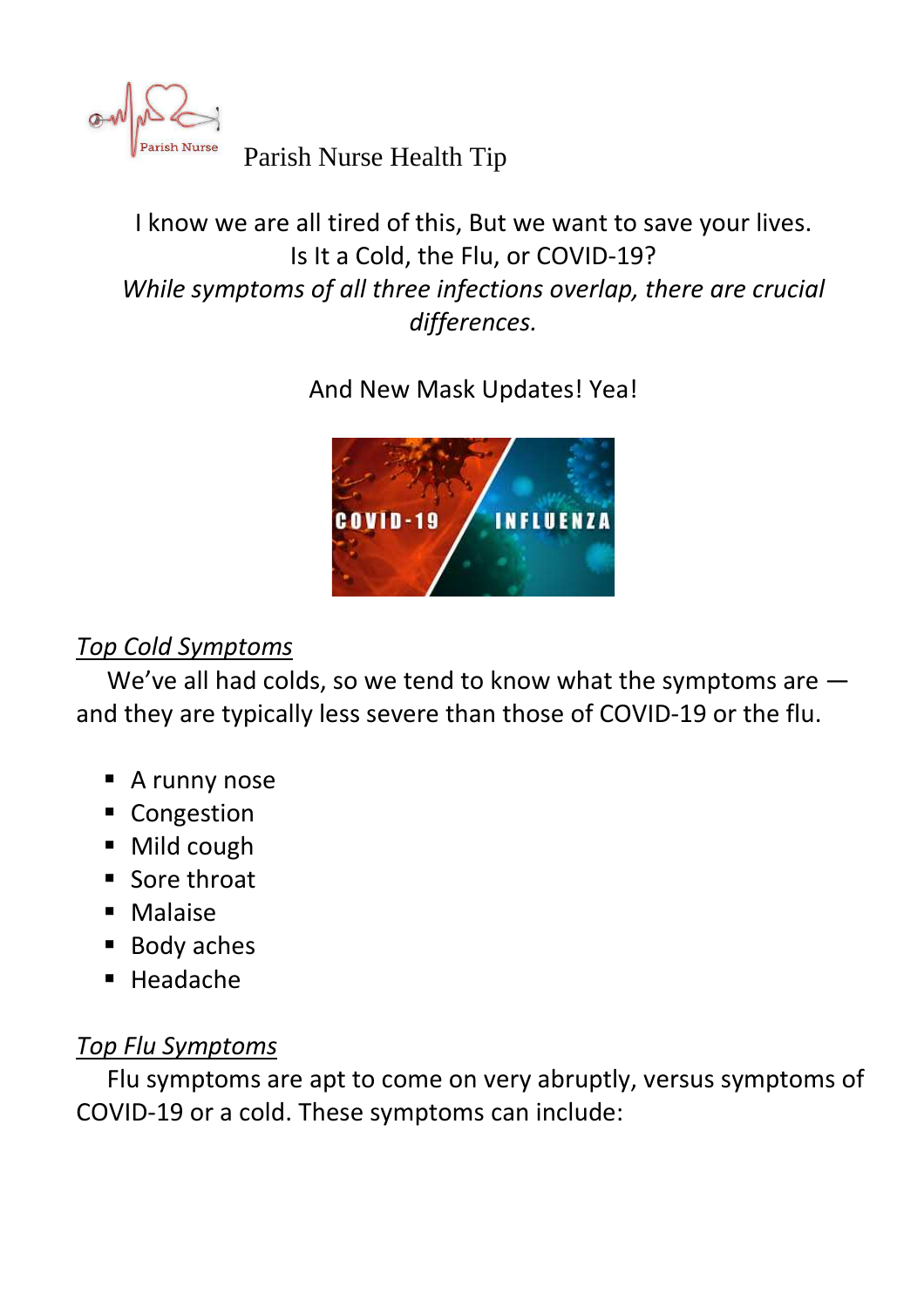- A high fever lasting several days  $-$  One of the hallmarks of the flu is a higher fever than you'd get with COVID-19, which generally tends to be in the 100.5.
- Malaise, fatigue, and weakness
- **Muscle aches**
- **Chills**
- Dry cough Often with the flu you get a dry 'barking' cough, which is not something you see with a cold, though you may see it with COVID-19
- Headache

# *Top COVID-19 Symptoms*

- COVID-19 can bring on the same symptoms as a cold (congestion, headache, body aches, sore throat) and the flu (fever, cough, overall malaise, and muscles aches) Swell!
- But there are also outside-the-box symptoms that you may not see with the common cold or flu
- COVID-19 symptoms include:
- A lack of ability to smell or taste, particularly at the onset, when there are no other symptoms present
- Diarrhea  $-$  We generally don't think of diarrhea and other gastrointestinal symptoms as something that occurs with influenza in adults. But with COVID, diarrhea can occasionally be the only symptom, along with profound fatigue.
- Nausea or vomiting
- **Fever**
- **Chills**
- **Shortness of breath, difficulty breathing, or chest tightness**
- Rash Young children with COVID may get a rash on their fingers and toes. And, rarely, we've seen something called multisystem inflammatory disorder in children [multisystem inflammatory syndrome in children, or MIS-C], which is similar to Kawasaki disease, and is not something we see with the flu.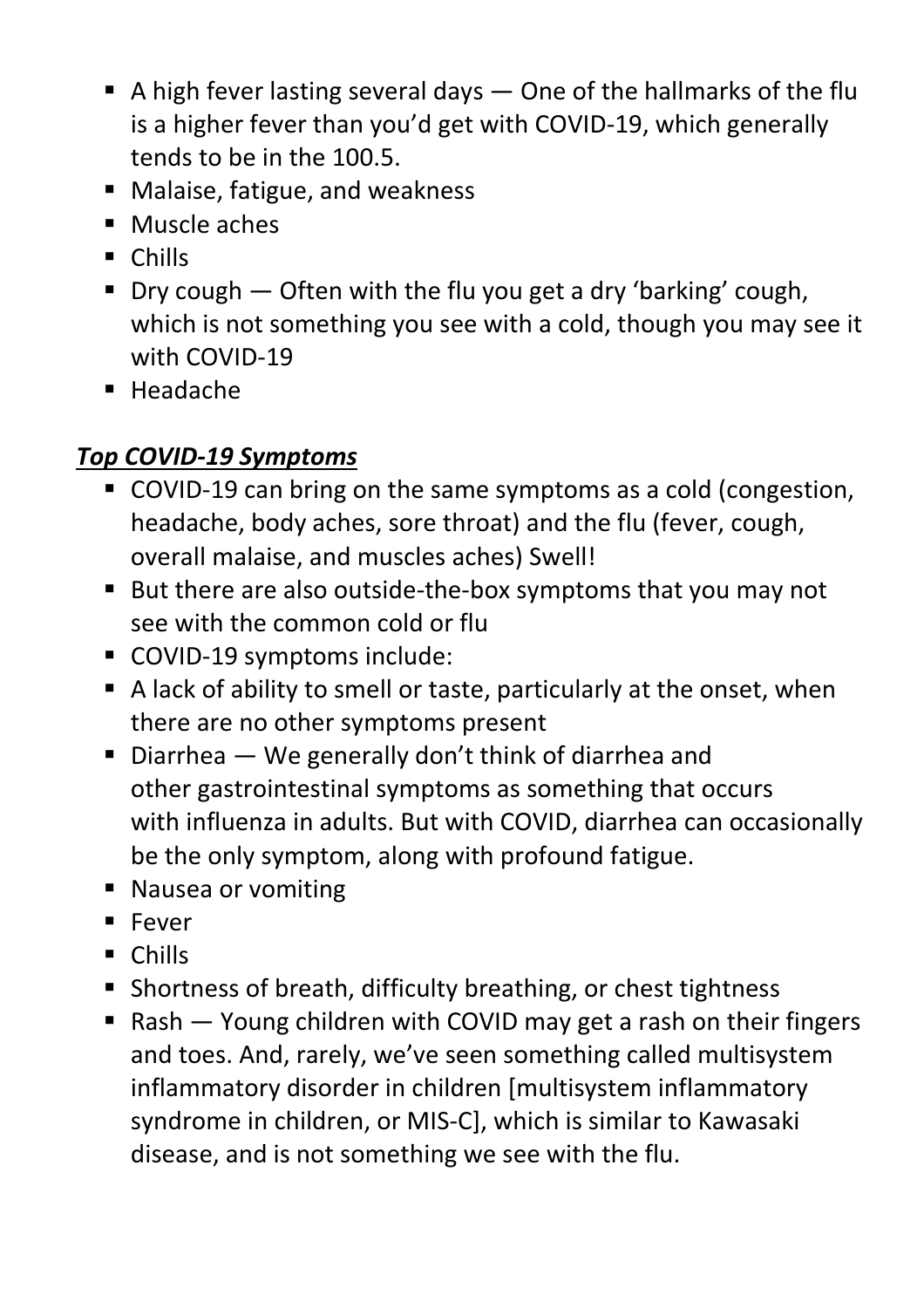• Chest pain or heaviness in the chest

Mask Update:

- **Physicians are now urging people to ditch cloth facemasks, which** they say may not provide enough protection against the virus and variants. Instead, they recommend pairing cloth masks with surgical models or moving on to stronger respirator masks.
- **The Mayo Clinic and other infectious disease departments around** the country have begun requiring all patients and visitors to wear disposable surgical masks or N95 or KN95 masks. Anyone wearing a single-layer, homemade cloth mask, gaiter or bandanna, or a mask with a vent, will be provided a medical-grade mask to wear over it.
- Right now, you can purchase N95 and KN95 masks online and Amazon fairly inexpensively.
- Single-layer cloth masks, which many people prefer for comfort and style, can block larger droplets carrying the virus, but aren't as effective in blocking smaller aerosols or particles carrying the virus, according to infectious-disease specialists.
- The KN95 masks are less expensive than the N95 masks. They have 5 layers of overlapping material and a tighter fit to reduce droplets from escaping or entering. And they come in children's sizes.
- Thank God for people who are still wearing some kind of face covering. But we all know, most people wear them incorrectly, nose exposed half of the time. They touch the front of the mask adjusting, take it off by grabbing the front of the mask, and wash it infrequently, if **WEAR A MASK** ever.

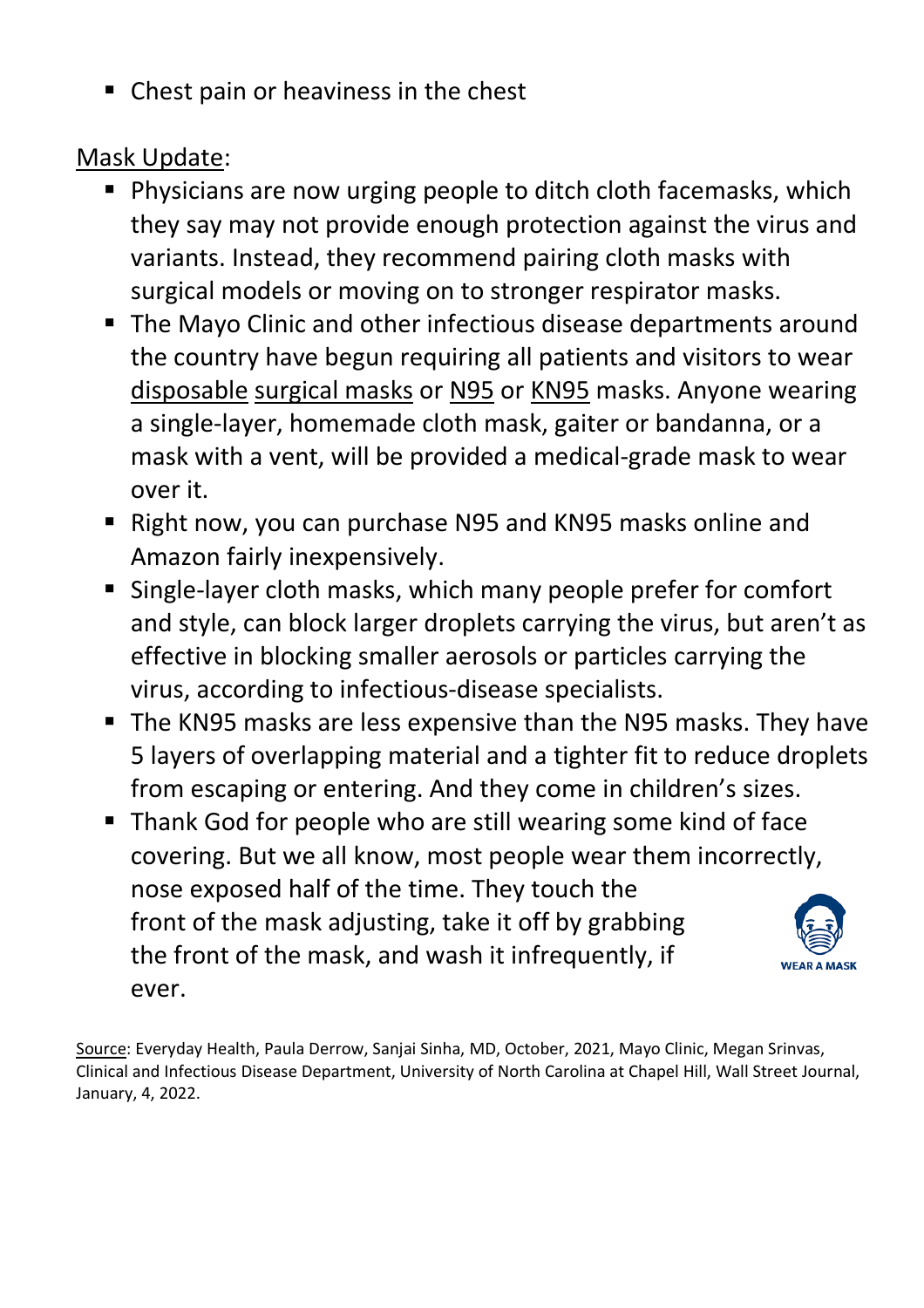# **TREASURER'S REPORT**

## For Period Ending December 31, 2021

| <b>CHURCH GENERAL FUND</b>            | December        | Fiscal Year-to-<br>Date |
|---------------------------------------|-----------------|-------------------------|
| <b>Unrestricted Contributions</b>     | \$6,518.00      | \$54,571.38             |
| + Other Unrestricted Revenue          | \$12,907.91     | \$53,961.35             |
| + Transferred to General Fund         |                 |                         |
| from Designated Accounts              | \$125.25        | \$4,430.25              |
| $=$ Total Income                      | \$19,551.16     | \$112,962.98            |
| <b>Total Expenses</b>                 | $-$ \$24,311.26 | $-$126,263.22$          |
| = Net General Fund Surplus (-Deficit) | $-$4,760.10$    | $-$13,300.24$           |

## Data for comparison

| <b>YTD Budgeted Unrestricted Contributions</b>           | \$50,186.00    |
|----------------------------------------------------------|----------------|
| <b>YTD Budgeted Total Income</b>                         | \$125,248.00   |
| <b>YTD Budgeted Total Expenses</b>                       | $-$154,833.00$ |
| Amt YTD Surplus is ahead of $(+)$ or behind $(-)$ Budget | \$16,284.76    |

### DESIGNATED ACCOUNTS

|          | <b>THOMAL LAGILAR</b> |
|----------|-----------------------|
| December | Date                  |
| \$765.00 | \$5,240.00            |
| \$0.00   | \$30.00               |
| \$765.00 | \$5,270.00            |
|          |                       |

Fiscal Vear-to-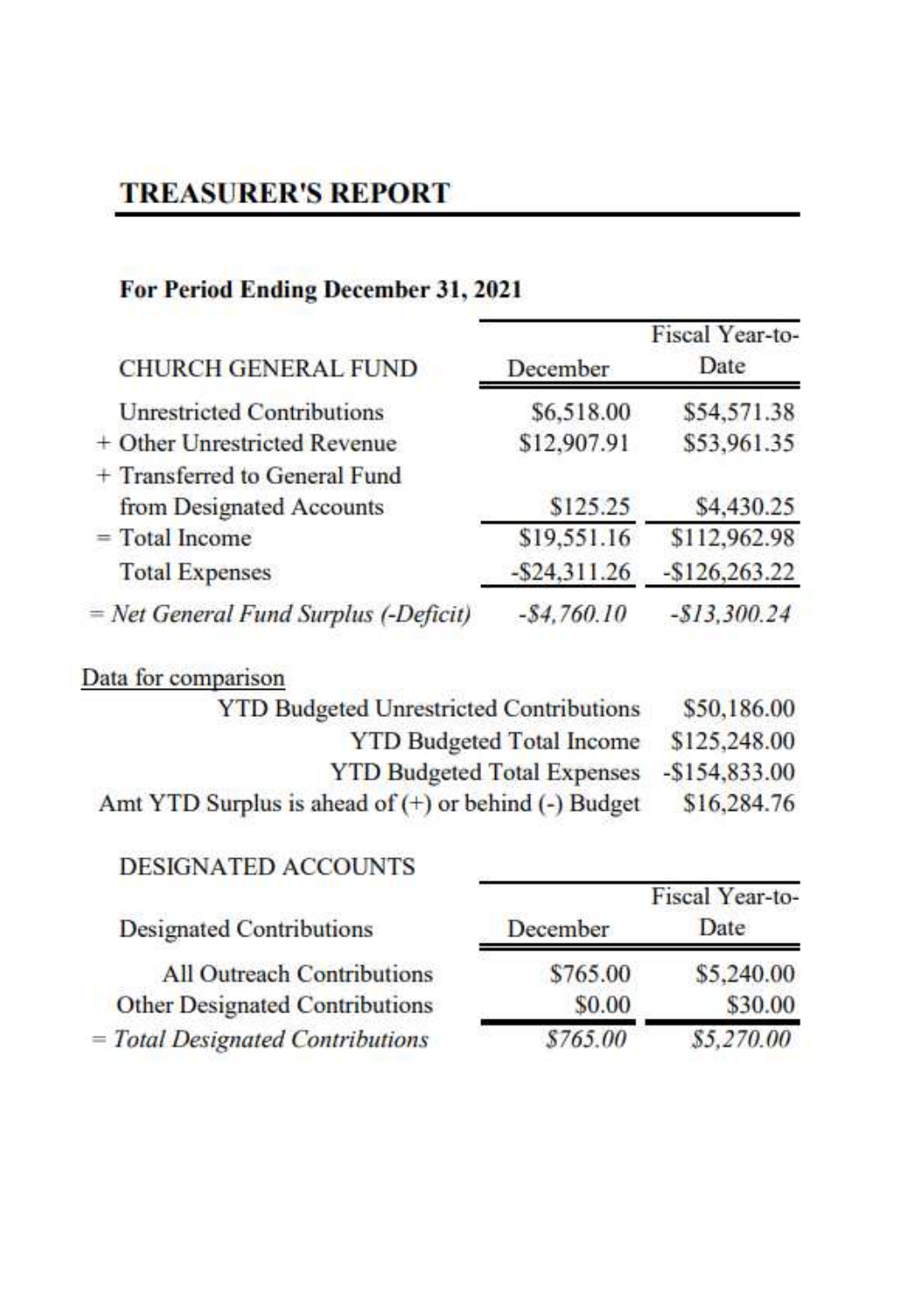| <b>Please Note Calendars are New and go from Monday to Sunday</b><br>$\bullet$<br><b>February 2022</b> |                                       |                                                                            |                         |     |                 |                                                                           |
|--------------------------------------------------------------------------------------------------------|---------------------------------------|----------------------------------------------------------------------------|-------------------------|-----|-----------------|---------------------------------------------------------------------------|
| <b>Mon</b>                                                                                             | <b>Tue</b>                            | <b>Wed</b>                                                                 | <b>Thu</b>              | Fri | <b>Sat</b>      | <b>Sun</b>                                                                |
|                                                                                                        | 1                                     | 2<br>Men's Breakfast @7am<br>Coffee with Pastor @10am                      | $\overline{\mathbf{3}}$ | 4   | $\overline{5}$  | 6<br><b>Worship Service</b><br>In Person and Facebook<br>Live @10:30am    |
| 17<br>AA Group Meeting<br>7pm Fireside Room                                                            | 8<br>Deacons Meeting Via<br>Zoom @7pm | 9<br>Book Group Via Zoom<br>@7pm                                           | 10                      | 11  | 12              | 13<br><b>Worship Service</b><br>In Person and Facebook<br>Live @10:30am   |
| $\overline{14}$<br>Happy Valentine's Day<br>AA Group Meeting<br>7pm Fireside Room                      | 15                                    | 16<br>Coffee with Pastor @10am<br>Clarion Deadline<br>Council Meeting @7pm | $\overline{17}$         | 18  | $\overline{19}$ | 20<br><b>Worship Service</b><br>In Person and Facebook<br>Live @10:30am   |
| 21<br>Presidents Day<br>AA Group Meeting<br>7pm Fireside Room                                          | 22                                    | 23<br>Book Group Via Zoom<br>@7pm                                          | 24                      | 25  | 26              | 27<br><b>Worship Service</b><br>In Person and Facebook<br>Live $@10:30am$ |
| 28<br>AA Group Meeting<br>7pm Fireside Room                                                            |                                       |                                                                            |                         |     |                 |                                                                           |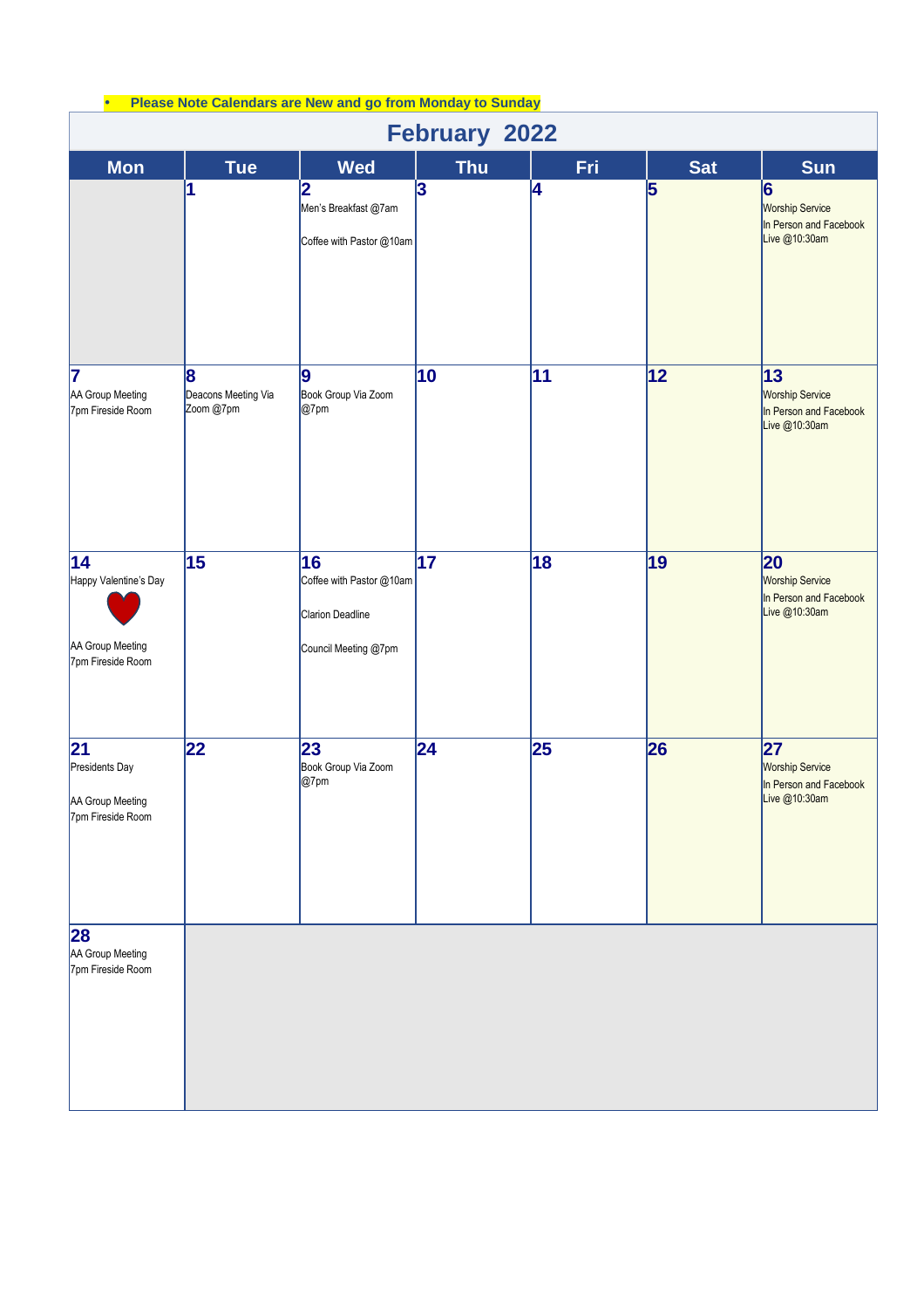| <b>March 2022</b>                                        |                                  |                                                                                        |                                            |                 |                 |                                                                                                                                |
|----------------------------------------------------------|----------------------------------|----------------------------------------------------------------------------------------|--------------------------------------------|-----------------|-----------------|--------------------------------------------------------------------------------------------------------------------------------|
| <b>Mon</b>                                               | <b>Tue</b><br>1                  | <b>Wed</b><br>2                                                                        | <b>Thu</b><br>3                            | Fri<br>4        | <b>Sat</b><br>5 | <b>Sun</b><br>6                                                                                                                |
|                                                          |                                  | Men's Breakfast @7am<br>Coffee With Pastor via<br>Zoom @10am<br>Ash Wednesday          |                                            |                 |                 | <b>Worship Service</b><br>In Person and Facebook<br>Live @10:30am                                                              |
| 7                                                        | 8                                | 9                                                                                      | 10                                         | $\overline{11}$ | $\overline{12}$ | 13                                                                                                                             |
| AA Group Meeting<br>7pm Fireside Room                    | Deacons Meeting Via<br>Zoom @7pm | Book Group Via Zoom<br>@7pm                                                            |                                            |                 |                 | <b>Worship Service</b><br>In Person and Facebook<br>Live @10:30am                                                              |
| 14<br>AA Group Meeting<br>7pm Fireside Room              | $\overline{15}$                  | 16<br>Coffee With Pastor via<br>Zoom @10am<br>Clarion Deadline<br>Council Meeting @7pm | $\overline{17}$<br>Happy St. Patrick's Day | 18              | $\overline{19}$ | 20<br><b>Worship Service</b><br>In Person and Facebook<br>Live @10:30am<br>Congregational Meeting<br>Following Worship Service |
| $\overline{21}$<br>AA Group Meeting<br>7pm Fireside Room | 22                               | 23<br>Book Group Via Zoom<br>$@7$ pm                                                   | $\overline{24}$                            | 25              | 26              | 27<br><b>Worship Service</b><br>In Person and Facebook<br>Live @10:30am                                                        |
| 28<br>AA Group Meeting<br>7pm Fireside Room              | 29                               | 30<br>Coffee With Pastor via<br>Zoom @10am                                             | 31                                         |                 |                 |                                                                                                                                |